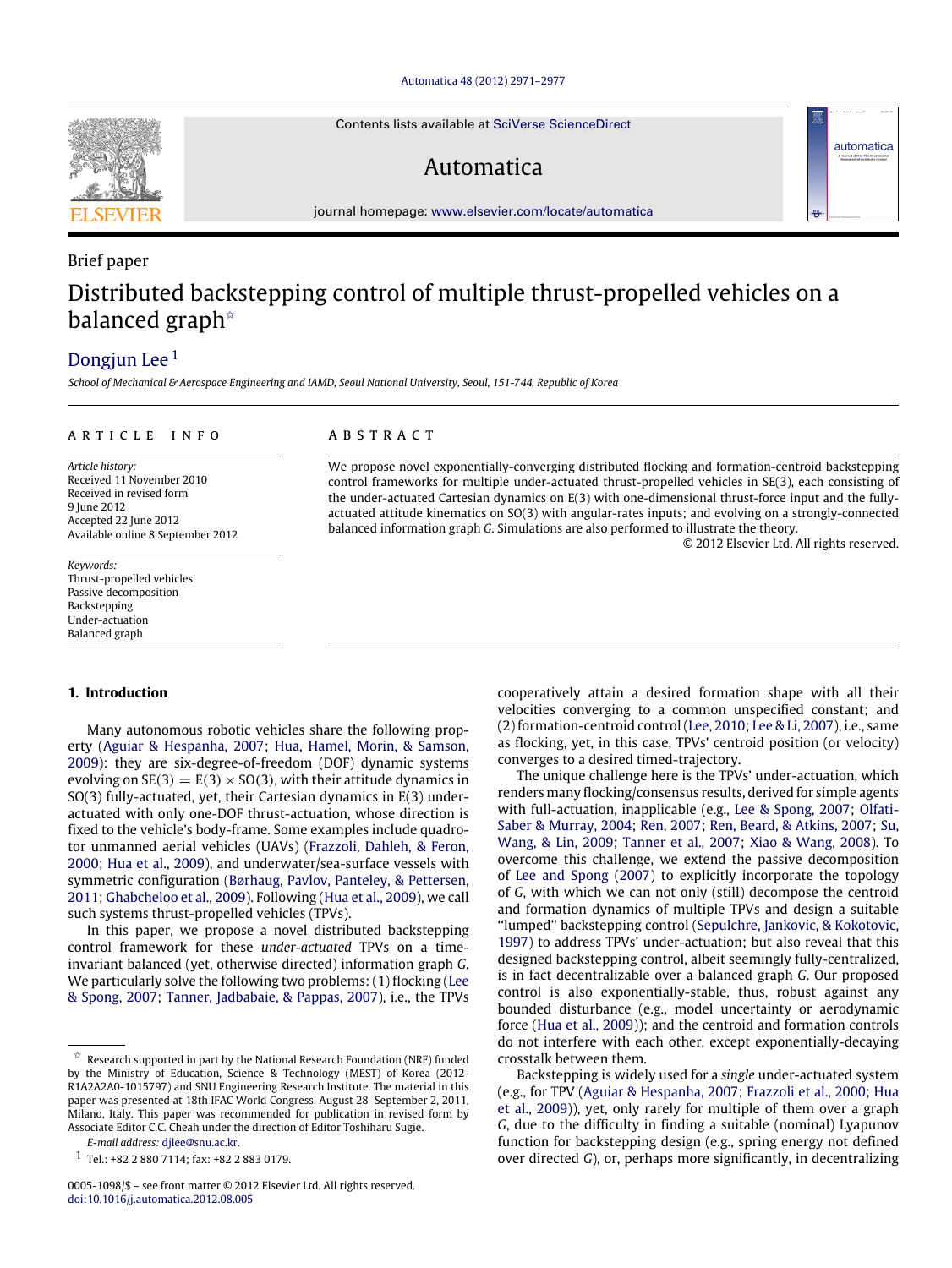the obtained control over *G*, particularly when *G* is directed. Some representative results are: (1) [Cui,](#page-5-12) [Ge,](#page-5-12) [How,](#page-5-12) [and](#page-5-12) [Choo](#page-5-12) [\(2010\);](#page-5-12) [Ghabcheloo](#page-5-4) [et al.](#page-5-4) [\(2009\),](#page-5-4) where a fictitious abstraction layer (e.g., virtual target [\(Ghabcheloo](#page-5-4) [et al.,](#page-5-4) [2009\)](#page-5-4)) is added to convert the coordination problem of (real) under-actuated vehicles into that of fictitious states and backstepping is used to drive each vehicle to track its own abstraction; and (2) [Listmann](#page-5-13) [and](#page-5-13) [Woolsey](#page-5-13) [\(2009\)](#page-5-13), where a backstepping control is designed to synchronize multiple chained-form systems embedded in the Euclidean space, thus, not applicable to TPVs evolving on non-Euclidean SE(3).

Some other notable results, relevant to this paper, yet, not relying on backstepping, are as follows: (1) distributed control of under-actuated marine vehicles on a graph is addressed in [\(Børhaug](#page-5-3) [et al.,](#page-5-3) [2011;](#page-5-3) [Dong,](#page-5-14) [2010\)](#page-5-14), yet, limited only for planar systems on SE(2), straightline tracking [\(Børhaug](#page-5-3) [et al.,](#page-5-3) [2011\)](#page-5-3) or identical agents [\(Dong,](#page-5-14) [2010\)](#page-5-14); (2) although with some similarity with our result in that the behavior of multiple systems is decomposed using Jacobi shape coordinates [\(Zhang,](#page-6-4) [2010\)](#page-6-4), the scheme of [Yang](#page-6-5) [and](#page-6-5) [Zhang](#page-6-5) [\(2010\)](#page-6-5) is centralized and limited to SE(2); and (3) the results of [Abdessameud](#page-5-15) [and](#page-5-15) [Tayebi](#page-5-15) [\(2009,](#page-5-15) [2010\),](#page-5-16) perhaps most closely-related to our paper, consider the same distributed control problem of TPVs, yet, with more restrictions (i.e., require TPVs' acceleration  $\|\ddot{x}(t)\| < g$  (e.g., aggressive sway impossible); undirected graph *G*; quaternion instead of SO(3)).

In contrast, our result here fully exploits the geometric structure of non-Euclidean SE(3) =  $E(3) \times SO(3)$  of the TPVs; does not require any intermediate fictitious abstraction; is distributable over any balanced graph *G*; and only requires  $\ddot{x}(t) \neq [0, 0, g]^T$ (i.e., no free fall - similar to [Frazzoli](#page-5-2) [et al.](#page-5-2) [\(2000\);](#page-5-2) [Hua](#page-5-1) [et al.](#page-5-1) [\(2009\)\)](#page-5-1).

The rest of the paper is organized as follows. Preliminary materials are given in Section [2.](#page-1-0) Distributed backstepping flocking and formation-centroid controls of multiple TPVs on a balanced and strongly-connected graph are respectively designed and simulated in Sections [3](#page-1-1) and [4.](#page-4-0) Concluding remarks are given in Section [5.](#page-5-17)

#### <span id="page-1-0"></span>**2. Preliminary**

We consider a team of *N* "mixed"<sup>[2](#page-1-2)</sup> thrust-propelled vehicles (TPVs), each consisting of the Cartesian dynamics in E(3) and the attitude kinematics in SO(3) [\(Hua](#page-5-1) [et al.,](#page-5-1) [2009\)](#page-5-1), i.e., for the *i*th agent,

 $m_i\ddot{x}_i = -\lambda_i R_i e_3 + m_i g e_3 + \delta_i$  (1)

$$
\dot{R}_i = R_i S(w_i) \tag{2}
$$

where  $e_k \in \Re^3$  are the right-handed basis vectors, with  $e_3 =$  $[0, 0, 1]^T$  representing the down-direction and  $e_1, e_2$  the other two canonical directions,  $m_i > 0$  is the mass,  $x_i \in \Re^3$  is the Cartesian position w.r.t. the inertial frame,  $R_i \in SO(3)$  describes the rotation of the body frame w.r.t. the inertial frame,  $\lambda_i \in \mathcal{R}$  is the thrustforce,  $w_i\coloneqq [w_i^1,w_i^2,w_i^3]^T\in\Re^3$  is the body frame's angular rate relative to the inertial frame represented in the body frame, *g* is the gravitational constant,  $\delta_i$  is the disturbance (e.g. aerodynamics force [Hua](#page-5-1) [et al.](#page-5-1) [\(2009\)](#page-5-1)), and  $S(\star)$  :  $\mathbb{R}^3 \to so(3)$  is the skewsymmetric operator defined s.t. for  $a, b \in \mathbb{R}^3$ ,  $S(a)b = a \times b$ . Here, without loss of generality, we assume  $\lambda_i \in \mathfrak{R}$  is fixed to the body frame  $-e_3$  direction (i.e., along  $-R_ie_3$  in [\(1\)\)](#page-1-3). We also assume  $\delta_i$  is negligible, although exponential stability of our proposed control (see [Theorems 1](#page-4-1) and [2\)](#page-5-18) will guarantee ultimate boundedness against any bounded  $\delta_i$ . The control inputs are  $\lambda_i, w_i^1, w_i^2$ , which

will be defined via backstepping in [\(22\);](#page-3-0)  $w_i^3$  turns out not necessary (see [\(22\)\)](#page-3-0) and can be conveniently set, e.g., to be  $w_i^3 = 0$  to stabilize the yaw motion of TPVs.

We also assume that communication (or sensing) topology among *N* TPVs is constrained by a time-invariant directed information graph  $G := \{V, \mathcal{E}\}\)$ , where the node set  $V := \{v_1,$  $v_2, \ldots, v_N$ } and the edge set  $\mathcal{E} \subseteq \mathcal{V} \times \mathcal{V}$  respectively specify the *N* TPVs and the (directed) information flow among them, with the self-joining edges excluded (i.e.,  $(v_i, v_i) \notin \mathcal{E}$ ). If we assign a weight  $w_{ij} > 0$  on each  $(v_i, v_j) \in \mathcal{E}$ , the graph Laplacian matrix  $\mathcal{L} \in \mathbb{R}^{N \times N}$ of *G* is defined with its *ij*th component  $\mathcal{L}_{ij}$  given by:  $\mathcal{L}_{ij} := -w_{ij}$ if *i*  $\neq$  *j* and  $(v_i, v_j) \in \mathcal{E}$ ;  $\mathcal{L}_{ij}$  := 0 if *i*  $\neq$  *j* and  $(v_i, v_j) \notin \mathcal{E}$ ; and  $\mathcal{L}_{ij}$  :=  $\sum_{k \in \mathcal{N}_i} w_{ik}$  if *i* = *j*, where  $\mathcal{N}_i$  := {*j*|( $v_i, v_j$ ) ∈  $\mathcal{E}$ } is the set of neighbors of the *i*th TPV. It is then well-known that [Ren](#page-5-10) [et al.](#page-5-10) [\(2007\)](#page-5-10): (1) all the eigenvalues of  $\mathcal L$  have non-negative real-part; (2)  $\mathbf{1}_N := [1, 1, \ldots, 1]^T \in \mathbb{R}^N$  is an eigenvector with zero eigenvalue, i.e.  $\mathscr{L}1_N = 0$ ; and (3) if *G* is strongly connected, this zero eigenvalue is simple.

Similar to [Lee](#page-5-5) [and](#page-5-5) [Spong](#page-5-5) [\(2007\)](#page-5-5), in this paper, we particularly consider the case where *G* is balanced, that is, for each node, its in-degree  $in_i(G) := \mathcal{L}_{ii}$  is the same as its out-degree  $out_i(G) :=$  $-\sum_{j=1,j\neq i}^{N} \mathcal{L}_{ji}$ ,  $\forall i = 1, 2, ..., N$ . We then have the following facts about  $\mathcal L$  [\(Lee](#page-5-5) [&](#page-5-8) [Spong,](#page-5-5) [2007;](#page-5-5) [Olfati-Saber](#page-5-8) & [Murray,](#page-5-8) [2004\)](#page-5-8): (1) the column sums of  $\mathcal L$  are also zero with  $\mathbf{1}_N^T \mathcal L = 0$ ; and (2) if G is strongly-connected,  $\mathcal{L} + \mathcal{L}^T$  is a valid Laplacian and has a simple eigenvalue at zero with eigenvector **1***<sup>N</sup>* .

The main goal of this paper is to achieve the following two control objectives in E(3) for the *N* TPVs [\(1\)–](#page-1-3)[\(2\)](#page-1-4) on a stronglyconnected balanced graph *G* [3](#page-1-5) : (1) *flocking* [\(Lee](#page-5-5) [&](#page-5-5) [Spong,](#page-5-5) [2007\)](#page-5-5):  $||x_i - x_j||$  → 0 with  $\dot{x}_i$  →  $\bar{v}$   $\forall i, j \in 1, 2, ..., N$ , where  $\bar{v} \in \mathbb{R}^3$ is an unspecified constant terminal velocity for every TPV; and (2) *formation-centroid control*<sup>[4](#page-1-6)</sup>:  $||x_i - x_j||$  → 0 with  $(z_1, z_1)$  →  $(\dot{z}_d^1, z_d^1)$ , where  $z_1$  is the centroid position as defined by  $z_1 :=$  $\sum_{i=1}^{N} (m_i/m_L)x_i \in \Re^3$  with  $m_L := \sum_{i=1}^{N} m_i$  and  $z_d^1(t) \in \Re^3$  is a  $\overline{a}$  (smooth) desired centroid trajectory.

The key challenge to achieve these objectives is the TPVs' underactuation in E(3), which renders many consensus/flocking results inapplicable (e.g., [Lee](#page-5-5) [and](#page-5-5) [Spong](#page-5-5) [\(2007\);](#page-5-5) [Olfati-Saber](#page-5-8) [and](#page-5-8) [Murray](#page-5-8) [\(2004\);](#page-5-8) [Ren](#page-5-9) [\(2007\);](#page-5-9) [Ren](#page-5-10) [et al.](#page-5-10) [\(2007\);](#page-5-10) [Su](#page-6-2) [et al.](#page-6-2) [\(2009\);](#page-6-2) [Tanner](#page-6-1) [et al.](#page-6-1) [\(2007\);](#page-6-1) [Xiao](#page-6-3) [and](#page-6-3) [Wang](#page-6-3) [\(2008\)\)](#page-6-3). To address this challenge, in this paper, we extend the passive decomposition [\(Lee,](#page-5-6) [2010;](#page-5-6) [Lee](#page-5-19) [&](#page-5-19) [Li,](#page-5-19) [in press,](#page-5-19) [2007;](#page-5-19) [Lee](#page-5-7) [&](#page-5-7) [Spong,](#page-5-7) [2007\)](#page-5-7) to explicitly incorporate the topology of *G*, so that we can design a backstepping control, which can not only overcome this TPVs' under-actuation, but also be distributed over a balanced graph *G*.

#### <span id="page-1-4"></span><span id="page-1-3"></span><span id="page-1-1"></span>**3. Distributed backstepping flocking control of multiple TPVs**

Following [Lee](#page-5-5) [and](#page-5-5) [Spong](#page-5-5) [\(2007\)](#page-5-5), we design the desired control  $v_i$  for the *i*th TPV [\(1\)](#page-1-3) s.t.

<span id="page-1-7"></span>
$$
\lambda_i R_i e_3 = b \underbrace{\sum_{j \in \mathcal{N}_i} w_{ij} \dot{e}_{ij} + k \sum_{j \in \mathcal{N}_i} w_{ij} e_{ij} + m_i g e_3 + v_{ei}}_{=: v_i \in \mathbb{N}^3}
$$
(3)

<span id="page-1-2"></span><sup>2</sup> Similar to [Hua](#page-5-1) [et al.](#page-5-1) [\(2009\)](#page-5-1), we consider this ''mixed'' TPV, since: (1) some commercial TPVs only accept thrust-force and angular-rates (e.g., Asctec Hummingbird®); and (2) we can design angular-torques to duplicate such desired angular-rates for fully-actuated/passive attitude dynamics [\(Sepulchre](#page-5-11) [et al.,](#page-5-11) [1997\)](#page-5-11).

<span id="page-1-5"></span><sup>&</sup>lt;sup>3</sup> Due to symmetry of [\(1\)–](#page-1-3)[\(2\)](#page-1-4) in E(3), constant offsets  $o_{ij} \in \mathbb{R}^3$  can be incorporated by replacing  $x_i$  and  $z_1^d$  in [\(3\)](#page-1-7) (in  $e_{ij}$ ) and [\(24\)](#page-4-2) with  $\bar{x}_i := x_i - o_i$  and  $\bar{z}_1^d := z_1^d$  $\sum_{l=1}^{N} (m_l/m_l) o_l$ , resulting in  $x_i - x_j \rightarrow o_{ij} := o_i - o_j$  and  $z_1 \rightarrow z_1^d$ . For this, we assume all *o<sup>l</sup>* is known to each TPV.

<span id="page-1-6"></span><sup>4</sup> Although this may also be written as consensus control [\(Ren,](#page-5-9) [2007;](#page-5-9) [Su](#page-6-2) [et al.,](#page-6-2) [2009\)](#page-6-2) (i.e.,  $(\dot{x}_i, x_i) \rightarrow (\dot{z}_1^d, z_1^d)$ ), here, we adopt formation-centroid control, since (1) in some applications, it is more convenient to design/control formation-centroid behaviors individually; and (2) it can describe some collective behaviors more naturally (e.g., formation-shape/centroid-velocity control by  $||x_i - x_j|| \to 0$  and  $\dot{z}_1 \rightarrow \xi$ , with  $\xi(t) \in \mathbb{R}^3$  being a target centroid velocity: see also Section [4\)](#page-4-0).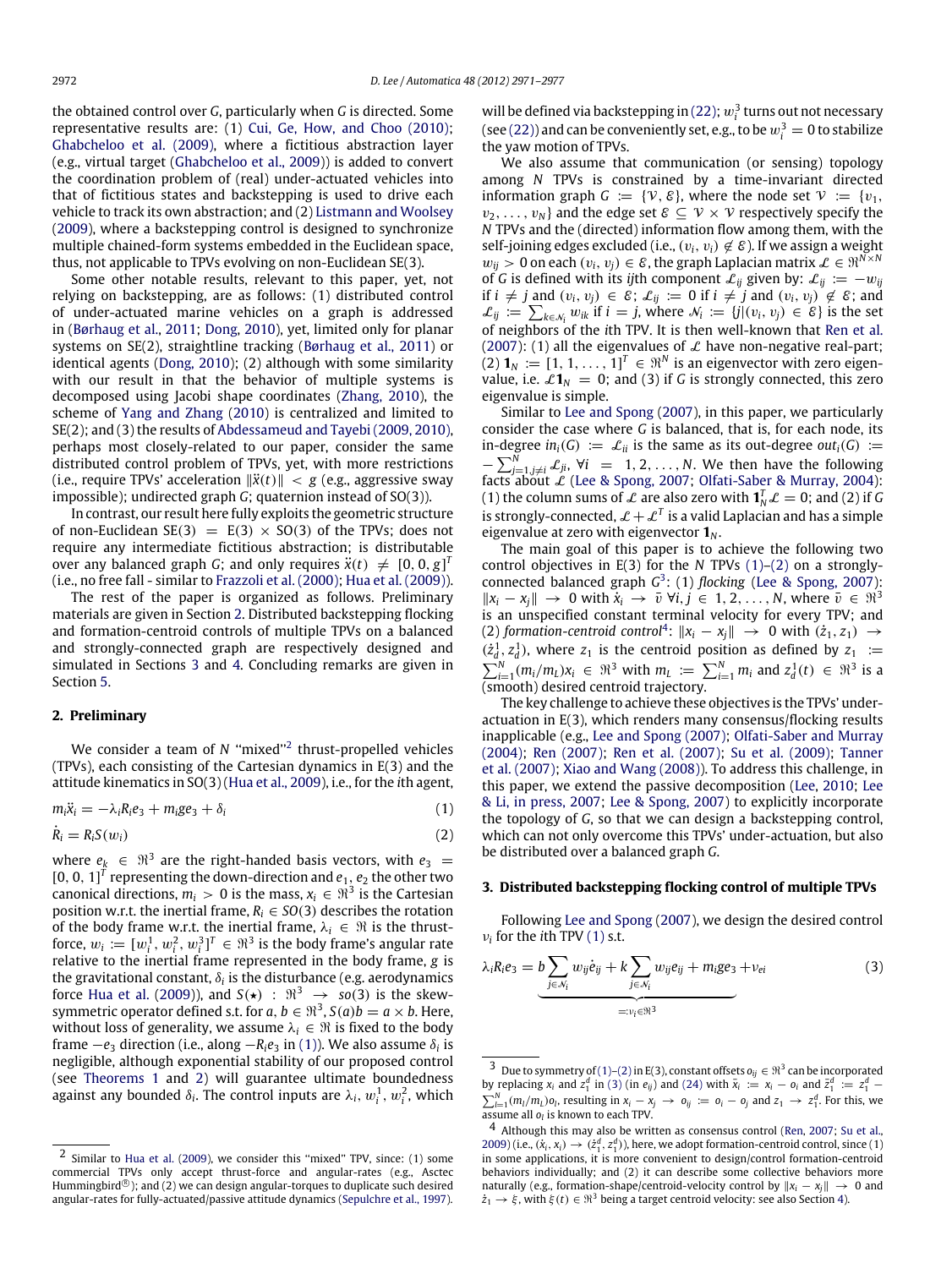where *b*, *k* > 0 are the gains,  $w_{ij}$  > 0 is the weight on  $(v_i, v_j) \in \mathcal{E}$ ,  $e_{ij} \coloneqq x_i - x_j$ , and  $\mathcal{N}_i$  is the set of neighbors of *i*th TPV on the graph *G*. Here,  $v_{ei}$  is the control-generation error: if  $v_{ei} = 0$ , the dynamics [\(1\)](#page-1-3) will reduce to that of [Lee](#page-5-5) [and](#page-5-5) [Spong](#page-5-5) [\(2007\)](#page-5-5) and the flocking be achieved. This  $v_{ei} = 0$ , yet, cannot be assumed a prior since the TPV's Cartesian dynamics [\(1\)](#page-1-3) is under-actuated. Backstepping law will be designed later (and decoded to the control inputs  $\lambda_i, \, w_i$  in [\(22\)\)](#page-3-0) to address this issue of under-actuation.

With this ν*<sup>i</sup>* and ν*ei*, we can then write the *i*th TPV's closed-loop dynamics as

$$
m_i \ddot{x}_i + b \sum_{j \in \mathcal{N}_i} w_{ij} \dot{e}_{ij} + k \sum_{j \in \mathcal{N}_i} w_{ij} e_{ij} = -v_{ei}
$$

and, stacking them up, we can cast the closed-loop dynamics of the *N* TPVs into the product form s.t.

$$
M\ddot{x} + bL\dot{x} + kLx = -v_e \tag{4}
$$

where  $x := [x_1; x_2; \dots; x_N] \in \Re^{3N}$  and  $v_e := [v_{e1}; v_{e2}; \dots, v_{eN}] \in$  $\mathfrak{R}^{3N}$  (with  $[x; y] := [x^T, y^T]^T$ , for  $x \in \mathfrak{R}^r, y \in \mathfrak{R}^s$ );  $M := \mathcal{M} \otimes I_3 \in \mathfrak{R}^s$  $\mathfrak{R}^{3N\times 3N}$  with  $\mathcal{M} := \text{diag}[m_1, m_2, \dots, m_N] \in \mathfrak{R}^{N\times N}$ , and  $\otimes$  and  $I_3$ respectively being Kronecker product [\(Brewer,](#page-5-20) [1978\)](#page-5-20) and the  $3\times3$ identity matrix; and  $L := \mathcal{L} \otimes I_3 \in \mathbb{R}^{3N \times 3N}$  with  $\mathcal{L} \in \mathbb{R}^{N \times N}$  being the graph Laplacian of *G*. Since *G* is balanced, yet, directed, L and *L* are in general not symmetric.

Now, we extend the passive decomposition of [Lee](#page-5-5) [and](#page-5-5) [Spong](#page-5-5) [\(2007\)](#page-5-5) by explicitly incorporating the topology of *G* into it. For this, let us define the following transformations:

$$
z := Sx, \qquad \eta := S^{-T} \nu_e \tag{5}
$$

with  $z =: [z_1; z_e]$ ,  $\eta :=: [\eta_1; \eta_e]$  and

$$
S := \begin{bmatrix} \mathbf{1}_N^T \mathcal{M}/m_L \\ \Omega_\perp \end{bmatrix} \otimes I_3, \qquad S^{-1} = \begin{bmatrix} \mathbf{1}_N & \Delta_\perp \end{bmatrix} \otimes I_3
$$
(6)  
where  $z_1, \eta_1 \in \mathbb{R}^3$ ,  $z_e, \eta_e \in \mathbb{R}^{3(N-1)}$ ,

 $\Omega_{\perp} := \begin{bmatrix} \mathcal{L}_1 & l_2 \end{bmatrix} \in \mathfrak{R}^{(N-1)\times N}$ 

is the upper-partition of the Laplacian  $\mathcal{L} \in \mathfrak{R}^{N \times N}$  s.t.

 $\mathcal{L} = \begin{bmatrix} \mathcal{L}_1 & l_2 \\ \frac{I}{I} & I \end{bmatrix}$  $l_3^T$   $l_4$ 1

with  $\mathcal{L}_1 \in \mathfrak{R}^{(N-1)\times(N-1)}$ ,  $l_2, l_3 \in \mathfrak{R}^{N-1}$  and  $l_4 \in \mathfrak{R}$ , and

 $\varDelta_\perp \coloneqq \mathcal{M}^{-1} \Omega_\perp^T (\varOmega_\perp \mathcal{M}^{-1} \Omega_\perp^T)^{-1}$ 

which identifies the space orthogonal to  $\mathbf{1}_N$  w.r.t. the metric M  $(i.e., \mathbf{1}^T \mathcal{M} \Delta_\perp = 0$  from  $\Omega_\perp \mathbf{1}_N = 0$ ) [\(Lee,](#page-5-6) [2010\)](#page-5-6).

Here,  $\varOmega_\perp$  is of full row-rank,  $N-1$ , since, with  $\mathbf{1}^T \mathcal{L} = 0$  (from *G* being balanced), we have

$$
\begin{bmatrix} I_{N-1} & \mathbf{0}_{N-1} \\ \mathbf{1}_{N-1}^T & 1 \end{bmatrix} \begin{bmatrix} \mathcal{L}_1 & l_2 \\ l_3^T & l_4 \end{bmatrix} = \begin{bmatrix} \mathcal{L}_1 & l_2 \\ \mathbf{0}_{N-1}^T & 0 \end{bmatrix}
$$

where the most left matrix is full-rank, while  $\mathcal L$  has rank  $N-1$ (from *G* being strongly-connected), thus, the most right matrix (i.e., Ω⊥) should have the rank *N* − 1. Subsequently, *S* is also full-rank (thus, invertible), since  $\mathbf{1}_N^T M/m_L$  in [\(6\)](#page-2-0) is not contained within the row-space of  $\Omega_{\perp}$ : if so, there should exist a non-zero  $y \in \mathfrak{R}^N$  s.t.  $y^T \mathfrak{Q}_{\perp} = \mathbf{1}^T M / m_L$ , which, yet, is impossible, since, postmultiplying it by  $\mathbf{1}_N$ , we have  $0 = y^T \Omega_{\perp} \mathbf{1}_N = \mathbf{1}_N^T M \mathbf{1}_N / m_L = 1$ . We can also directly check  $SS^{-1} = I_{3N}$  for [\(6\)](#page-2-0) using the fact that (*A* ⊗ *B*)( $C \otimes D$ ) = ( $AC$ )  $\otimes$  ( $BD$ ) for compatible *A*, *B*, *C*, *D* [\(Brewer,](#page-5-20) [1978\)](#page-5-20).

From [\(5\)–](#page-2-1)[\(6\),](#page-2-0) we can then see that: (1)  $z_1 = \sum_{i=1}^{N} (m_i/m_L) x_i \in$  $\mathbb{R}^3$  is indeed the centroid position (with  $\mathbf{1}_N^T \mathcal{M}/m_L = [m_1, m_2, \dots, m_L]$  $m_N$ ]/ $m_L$ ); and (2)  $z_e = (\varOmega_\perp \otimes I_3)x \in \Re^{3(\dot{N}-1)}$  specifies the formation shape among *N* TPVs (e.g.,  $z_e = [x_1 - x_4; x_2 - x_1; x_3 - x_2]$  for four agents on a cyclic graph *G*), with  $z_e \rightarrow 0$  implying  $||x_i - x_j|| \rightarrow 0$ ,

which is because, from  $\Omega_{\perp}$  being full row-rank, the null-space of  $(\Omega_{\perp} \otimes I_3)$  is given by  $\mathbf{1}_N \otimes c$  for an arbitrary  $c \in \mathbb{R}^3$  (i.e.,  $z_e = 0 \Leftrightarrow$  $x_i = x_j = c$ .

Using  $(5)-(6)$  $(5)-(6)$ , we can then decompose the product dynamics  $(4)$ of *N* TPVs into

$$
m_l \ddot{z}_1 = -\eta_1 \tag{7}
$$

$$
\bar{M}\ddot{z}_e + b\bar{L}\dot{z}_e + k\bar{L}z_e = -\eta_e \tag{8}
$$

where  $G-T = 50I$ 

S<sup>1</sup>MS<sup>2</sup> =: diag[m<sub>L</sub> 
$$
\otimes
$$
 I<sub>3</sub>, M]  
with  $\overline{M} = \Delta_{\perp}^{T} M \Delta_{\perp} \otimes I_3 \in \mathbb{R}^{3(N-1) \times 3(N-1)}$  and  $\mathbf{1}_{N}^{T} M \Delta_{\perp} = 0$  (from  $\Omega_{\perp} \mathbf{1}_{N} = 0$ ); and

$$
S^{-T}LS^{-1} =: diag[\mathbf{0}_3, \bar{L}]
$$
\n(9)

<span id="page-2-2"></span>with  $\bar{L} = \Delta_{\perp}^T \mathcal{L} \Delta_{\perp} \otimes I_3 \in \mathfrak{R}^{3(N-1)\times 3(N-1)}$  and  $\mathbf{1}_N^T \mathcal{L} = 0$ .

<span id="page-2-9"></span><span id="page-2-4"></span><span id="page-2-3"></span><sup>−</sup>*<sup>T</sup> MS*−<sup>1</sup> =: diag[*m<sup>L</sup>* ⊗ *<sup>I</sup>*3, *<sup>M</sup>*¯ ]

Here, with *G* being balanced and strongly-connected,  $\bar{L}_{sym}$  :=  $(\bar{L} + \bar{L}^T)/2 > 0$  (i.e. positive-definite). To see this, note from [\(9\)](#page-2-3) that  $S^{-T}L_{sym}S^{-1}$  = diag[**0**<sub>3</sub>,  $\bar{L}_{sym}$ ], where  $L_{sym} := (L+L^{T})/2 = \pounds_{sym} ⊗ I_3$ , with  $\mathcal{L}_{sym} := (\mathcal{L} + \mathcal{L}^T)/2$ . Thus, from the spectral property of  $\mathcal{L}_{sym}$  in Section [2,](#page-1-0) and due to the facts that the eigenvalues of  $L_{sym}$  are the products of those of  $\mathcal{L}_{sym}$  and *I*<sub>3</sub> [\(Brewer,](#page-5-20) [1978\)](#page-5-20) and the congruence transform preserves the signs of the eigenvalues [\(Lee](#page-5-5) [&](#page-5-5) [Spong,](#page-5-5) [2007\)](#page-5-5), this  $L_{sym}$  possesses 3 zero eigenvalues, and 3(*N* − 1) strictly-positive eigenvalues, which correspond to the strictly-positive  $3(N - 1)$  eigenvalues of  $\overline{L}_{sym}$ , implying that  $\overline{L}_{sym}$  > 0.

<span id="page-2-1"></span>For the *ze*-dynamics [\(8\),](#page-2-4) we can then show that

<span id="page-2-0"></span>
$$
\frac{dV_1}{dt} = -\left(\frac{\dot{z}_e}{z_e}\right)^T \underbrace{\begin{bmatrix} b\bar{L}_{sym} - \epsilon \bar{M} & \frac{k - \epsilon b}{2} \bar{L}_{skew} \\ -\frac{k - \epsilon b}{2} \bar{L}_{skew} & \epsilon k \bar{L}_{sym} \end{bmatrix}}_{=:Q} \left(\frac{\dot{z}_e}{z_e}\right)
$$
\n
$$
-(\dot{z}_e + \epsilon z_e)^T \eta_e \tag{10}
$$

<span id="page-2-5"></span>with  $\epsilon > 0$  (to be designed below), where

<span id="page-2-7"></span>
$$
V_1 := \frac{1}{2} \begin{pmatrix} \dot{z}_e \\ z_e \end{pmatrix}^T \underbrace{\begin{bmatrix} \bar{M} & \epsilon \bar{M} \\ \epsilon \bar{M} & (k + \epsilon b) \bar{L}_{sym} \end{bmatrix}}_{=:P} \begin{pmatrix} \dot{z}_e \\ z_e \end{pmatrix}
$$
 (11)

and  $\bar{L}_{\text{skew}} := (\bar{L} - \bar{L}^T)/2$ . Thus, if the last term of [\(10\)](#page-2-5) is absent (e.g.,  $v_{ei} = 0$ ), and  $P > 0$  and  $Q > 0$ , we would achieve  $(\dot{z}_e, z_e)$  $\rightarrow$  0.

Now, to address the last term of [\(10\),](#page-2-5) which is induced by the TPV's under-actuation, we design a backstepping control. For this, we augment  $V_1$  s.t.

<span id="page-2-8"></span>
$$
V_2 := V_1 + \frac{1}{2} \eta_e^T \Gamma^{-1} \eta_e = V_1 + \frac{1}{2} \eta_e^T \Gamma_{sym}^{-1} \eta_e \tag{12}
$$

where  $\Gamma \in \mathbb{R}^{3(N-1)\times 3(N-1)}$  will be defined below to be invertible and  $\Gamma_{sym}^{-1} = (\Gamma^{-1} + \Gamma^{-T})/2 > 0$ . Using this *V*<sub>2</sub> and [\(8\),](#page-2-4) we can then have

$$
\frac{dV_2}{dt} = -\left(\frac{\dot{z}_e}{z_e}\right)^T Q \left(\frac{\dot{z}_e}{z_e}\right) - \frac{1}{2} (\dot{z}_e + \epsilon z_e)^T \eta_e
$$

$$
- \frac{1}{2} \eta_e^T (\dot{z}_e + \epsilon z_e) + \frac{1}{2} \eta_e^T \Gamma^{-1} \dot{\eta}_e + \frac{1}{2} \dot{\eta}_e^T \Gamma^{-1} \eta_e
$$

<span id="page-2-6"></span>which suggests the following *target* update law for η*e*:

$$
\dot{\eta}_e = \Gamma(\dot{z}_e + \epsilon z_e) - \alpha \eta_e \tag{13}
$$

with  $\alpha > 0$ . Adopting this [\(13\),](#page-2-6) we can then obtain

$$
\frac{dV_2}{dt} = -\zeta^T Q_e \zeta
$$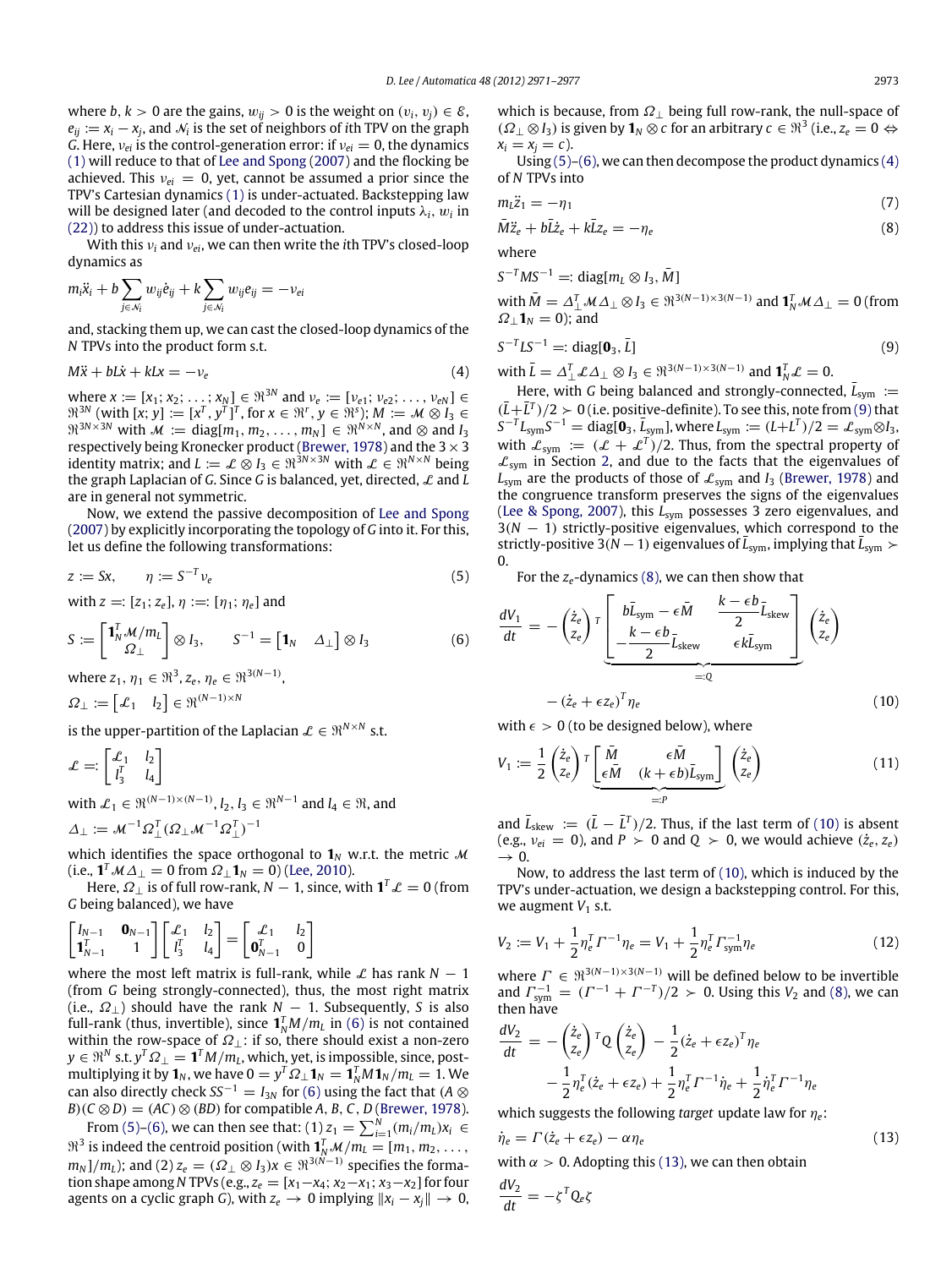where  $\zeta := [\dot{z}_e; z_e; \eta_e]$  and

$$
Q_e := \begin{bmatrix} b\bar{L}_{sym} - \epsilon \bar{M} & \frac{k - \epsilon b}{2} \bar{L}_{skew} & \frac{I - \Gamma^T \Gamma^{-1}}{4} \\ -\frac{k - \epsilon b}{2} \bar{L}_{skew} & \epsilon k \bar{L}_{sym} & \frac{\epsilon [I - \Gamma^T \Gamma^{-1}]}{4} \\ \frac{I - \Gamma^{-T} \Gamma}{4} & \frac{\epsilon [I - \Gamma^{-T} \Gamma]}{4} & \alpha \Gamma_{sym}^{-1} \end{bmatrix} .
$$
 (14)

Following [Horn](#page-5-21) [and](#page-5-21) [Johnson](#page-5-21) [\(1985\)](#page-5-21) and [Lee](#page-5-5) [and](#page-5-5) [Spong](#page-5-5) [\(2007,](#page-5-5) Theorem 1), this *Q<sup>e</sup>* in [\(14\)](#page-3-1) will be positive-definite, if

$$
b\bar{L}_{sym} - \epsilon \bar{M} \succ 0, \quad \epsilon = k/b \tag{15}
$$

and

 $b \cdot \alpha \cdot \Gamma_{sym}^{-1}$  $\frac{I - \Gamma^{-1} \Gamma}{I}$ 4  $\int \left( \bar{L}_{sym} - \frac{k}{k^2} \right)$  $\left(\frac{k}{b^2}\bar{M}\right)^{-1} + \bar{L}_{\text{sym}}^{-1} \left[\frac{I - \Gamma^T\Gamma^{-1}}{4}\right]$ 4 (16)

which implies that, given  $\Gamma$ ,  $k > 0$ , there always exist (large enough)  $\bar{b} > 0$  and  $\alpha > 0$  to make  $Q_e > 0$ . Moreover, since [\(15\)](#page-3-2) also enforces *P* > 0 for *V*<sub>1</sub> in [\(11\)](#page-2-7) (i.e., *P* > 0  $\Leftrightarrow$   $(k+\epsilon b)\bar{L}_{sym} > \epsilon^2\bar{M}$ [\(Horn](#page-5-21) [&](#page-5-21) [Johnson,](#page-5-21) [1985\)](#page-5-21)), satisfying  $(15)$ – $(16)$  will imply  $\dot{z}_e$ ,  $z_e$  and η*<sup>e</sup>* all converge to zero *exponentially*.

The target update law [\(13\),](#page-2-6) yet, appears centralized (e.g., requires  $\dot{z}_e, z_e, \eta_e$  information). Here, using the decomposition [\(5\)](#page-2-1)[–\(6\),](#page-2-0) that is made ''compatible'' to *G* by embedding the topology of *G* into it, we show that the target law [\(13\)](#page-2-6) is in fact decentralizable over *G*. For this, consider the following distributed update law for ν*ei*:

$$
\dot{\nu}_{ei} = \gamma \sum_{j \in \mathcal{N}_i} w_{ij} (\dot{e}_{ij} + \epsilon e_{ij}) - \alpha \nu_{ei}
$$
\n(17)

with  $\gamma > 0$ ; or equivalently, in the product form,

$$
\dot{\nu}_e = \gamma L(\dot{x} + \epsilon x) - \alpha \nu_e \tag{18}
$$

which is distributed on *G*, as manifested by *L* therein. Recall also from [\(5\)](#page-2-1) that

 $\eta_e = (\Delta_\perp \otimes I_3)^T v_e.$ 

We can then transform the distributed update law [\(18\)](#page-3-4) into  $\dot{\eta}_e$  s.t.

$$
\dot{\eta}_e = (\Delta_\perp \otimes I_3)^T \dot{\nu}_e = \gamma (\Delta_\perp \otimes I_3)^T L(\dot{x} + \epsilon x) - \alpha \eta_e
$$

which will match the target update law [\(13\),](#page-2-6) if

$$
\Gamma(\dot{z}_e + \epsilon z_e) = \gamma (\Delta_\perp \otimes I_3)^T L(\dot{x} + \epsilon x)
$$
  
=  $\gamma (\Delta_\perp \otimes I_3)^T L(\Delta_\perp \otimes I_3) (\dot{z}_e + \epsilon z_e)$ 

where we use the fact that, from [\(5\)](#page-2-1) to [\(6\),](#page-2-0)  $\dot{x} = (\mathbf{1}_N \otimes I_3)\dot{z}_1 + (\Delta_\perp \otimes I_3)\dot{z}_2$  $I_3$ ) $\dot{z}_e$ , with  $L(\mathbf{1}_N \otimes I_3) = (\mathcal{L}\mathbf{1}_N) \otimes I_3 = 0$  (similar also hold for *x*). This shows that the distributed update law [\(18\)](#page-3-4) will duplicate the target update law [\(13\),](#page-2-6) if we choose  $\Gamma$  s.t.

$$
\Gamma := \gamma (\Delta_{\perp} \otimes I)^{T} L(\Delta_{\perp} \otimes I) = \gamma \bar{L}
$$
\n(19)

which can also be used for [\(12\),](#page-2-8) since: (1)  $\Gamma$  is invertible, because  $\frac{1}{2}$  (i.e., from [\(9\),](#page-2-3) rank(*L* $)$  = 3(*N* − 1)); and (2)  $\Gamma_{sym}^{-1}$  > 0 from  $\Gamma_{\text{sym}} = \gamma \bar{L}_{\text{sym}} \succ 0$  (see the paragraph after [\(9\)\)](#page-2-3).

So far we have established exponential stability of *ze*-dynamics [\(8\).](#page-2-4) What remains to show now is the stability of  $z_1$ -dynamics [\(7\).](#page-2-9) For this, note from [\(5\)](#page-2-1) that  $\eta_1 = (\mathbf{1}_N \otimes I_3)^T v_e$ . With the distributed law [\(18\),](#page-3-4) we then have

$$
\dot{\eta}_1 = \left(\mathbf{1}_N \otimes I_3\right)^T \left[L(\dot{x} + \epsilon x) - \alpha v_e\right] = -\alpha \eta_1
$$

with  $(\mathbf{1}_N \otimes I_3)^T L = \mathbf{1}_N^T \mathcal{L} \otimes I_3 = 0$ . This implies that  $\eta_1$  in [\(7\)](#page-2-9) is by itself exponentially decaying, and the *z*1-dynamics [\(7\)](#page-2-9) is stable <span id="page-3-1"></span>with bounded  $\ddot{z}_1$  and  $\dot{z}_1$ , although  $z_1$  is generally not so. Integrating [\(7\)](#page-2-9) with  $\eta_1(t) = \eta_1(0)e^{-\alpha t}$ , we can also compute the (constant) terminal centroid velocity s.t.

<span id="page-3-5"></span>
$$
\dot{z}_1(t) = \dot{z}_1(0) + \frac{\eta_1(0)}{\alpha m_L} [e^{-\alpha t} - 1] \to \dot{z}_1(0) - \frac{\eta_1(0)}{\alpha m_L}
$$
(20)

which shows that: (1) in contrast to [Lee](#page-5-5) [and](#page-5-5) [Spong](#page-5-5) [\(2007\)](#page-5-5), due to the TPV's under-actuation, centroid velocity  $\dot{z}_1$  is in general not invariant (i.e.,  $\dot{z}_1(t) \neq \dot{z}_1(0)$ ); (2) if  $\eta_1(0) = 0, \dot{z}_1(t) = \dot{z}_1(0)$  (i.e., invariant  $\dot{z}_1$ ); and (3) the larger  $m_l$  and  $\alpha$  are, the closer  $\dot{z}_1(t)$  is to  $\dot{z}_1(0)$  (i.e., almost invariant  $\dot{z}_1$ ). With  $\dot{z}_e \rightarrow 0$  (i.e.  $\dot{x}_i - \dot{x}_j \rightarrow 0$ ), we also have  $\dot{z}_1 = \sum_{i=k}^{N} (m_k/m_L)\dot{x}_k \rightarrow \dot{x}_i$ , implying that [\(20\)](#page-3-5) also specifies the terminal velocity for every TPV, i.e.,  $\dot{x}_i \rightarrow \dot{z}_1(0)$  $-\eta_1(0)/(\alpha m_l)$   $\forall i = 1, 2, ..., N$ . Moreover, with  $\eta_1 \rightarrow 0$  and  $\eta_e \rightarrow 0$  (with *P*,  $Q_e > 0$  for [\(14\)\)](#page-3-1) both exponentially,  $v_{ei} \rightarrow 0$ exponentially as well due to [\(5\).](#page-2-1)

<span id="page-3-3"></span><span id="page-3-2"></span>The distributed backstepping control law, [\(3\)](#page-1-7) and [\(17\),](#page-3-6) then needs to be decoded into the (real) control inputs  $\lambda_i$ ,  $w_i^1$ ,  $w_i^2$  for each TPV. For this, using [\(17\)](#page-3-6) with  $v_{ei} = \lambda_i R_i e_3 - v_i$  (from [\(3\)\)](#page-1-7) and  $\dot{v}_{ei} = (d\lambda_i/dt)R_ie_3 + \lambda_iR_iS(w_i)e_3 - \dot{v}_i$  (using [\(2\)\)](#page-1-4), we can obtain

<span id="page-3-7"></span>
$$
[(\dot{\lambda}_i + \alpha \lambda_i)R_i + \lambda_i R_i S(w_i)]e_3
$$
  
=  $\dot{\nu}_i + \alpha \nu_i + \gamma \sum_{j \in \mathcal{N}_i} w_{ij}(\dot{e}_{ij} + \epsilon e_{ij}) =: \bar{\nu}_i$  (21)

from which we can extract the control law for each TPV:

<span id="page-3-0"></span>
$$
\begin{bmatrix} \lambda_i w_i^2 & -\lambda_i w_i^1 & \dot{\lambda}_i + \alpha \lambda_i \end{bmatrix}^T = R_i^T \bar{\nu}_i
$$
 (22)

where, to compute  $\dot{v}_i$  in [\(21\)](#page-3-7) without utilizing (usually inaccessible)  $\ddot{x}_i$ , we also use  $\dot{v}_i = -b \sum_{j \in \mathcal{N}_i} w_{ij}[(\lambda_i/m_i)R_i - (\lambda_j/m_j)R_j]e_3 +$  $k\sum_{j\in\mathcal{N}_i} w_{ij}e_{ij}$ , which can be obtained by differentiating  $v_i$  in [\(3\)](#page-1-7) with  $(1)$ .

<span id="page-3-6"></span>The detailed expression of  $R_i^T \bar{\nu}_i$  in [\(22\)](#page-3-0) with the offsets  $o_{ij}$  :=  $o_i - o_j$  (see the footnote 2) and  $e_{ij} := x_i - x_j$  is then given by

<span id="page-3-4"></span>
$$
R_i^T \bar{\nu}_i = -b \sum_{j \in \mathcal{N}_i} w_{ij} \left( \frac{\lambda_i}{m_i} e_3 - \frac{\lambda_j}{m_j} R_i^T R_j e_3 \right) + \alpha m_i g R_i^T e_3
$$
  
+  $(\alpha b + k + \gamma) \sum_{j \in \mathcal{N}_i} w_{ij} R_i^T \dot{e}_{ij}$   
+  $(\alpha k + \epsilon \gamma) \sum_{j \in \mathcal{N}_i} w_{ij} [R_i^T e_{ij} - R_i^T o_{ij}]$  (23)

<span id="page-3-8"></span>which implies that: (1) the control law [\(22\)](#page-3-0) is distributed over *G*, with each agent required to have access to their neighbors' body *e*3-direction, relative velocity and relative distance, all measured from its own body-frame (i.e.,  $R_i^T R_j e_3$ ,  $R_i^T \dot{e}_{ij}$ ,  $R_i^T e_{ij}$ ),  $\lambda_j/m_j$  (e.g., via communication or input-observer), and its own attitude *R<sup>i</sup>* w.r.t. the inertial frame (e.g., via common landmarks) to implement  $gR_i^Te_3$  and  $R_i^To_{ij}$  in [\(23\);](#page-3-8) and (2) with the third row of [\(22\),](#page-3-0) similar to the case of dynamic extension [\(Sepulchre](#page-5-11) [et al.,](#page-5-11) [1997\)](#page-5-11), λ*<sup>i</sup>* becomes a state, thus, each agent can compute the angular inputs s.t.  $w_i^1(t) =$  $-(R_i^T \bar{v}_i)_2/\lambda_i(t)$  and  $w_i^2(t) = (R_i^T \bar{v}_i)_1/\lambda_i(t)$  from [\(22\)](#page-3-0) assuming that  $\lambda_i(t) \neq 0$  (or,  $\ddot{x}_i \neq ge_3$  from [\(1\),](#page-1-3) i.e., no free-fall [\(Frazzoli](#page-5-2) [et al.,](#page-5-2) [2000;](#page-5-2) [Hua](#page-5-1) [et al.,](#page-5-1) [2009\)](#page-5-1)) while also updating  $\lambda_i(t)$  via the third row of [\(22\)](#page-3-0) without any algebraic-loop. Note that  $w_i^3$  is not needed for [\(22\),](#page-3-0) thus, can be set by  $w_i^3 = 0$  to stabilize the TPV's yaw motion.

The conditions [\(15\)](#page-3-2)[–\(16\)](#page-3-3) for the control gains *b*,  $k$ ,  $\epsilon$ ,  $\alpha$ ,  $\gamma$  can also always be satisfied by choosing *b*, α large enough, given *k*, γ . If *G* is undirected, these conditions [\(15\)–](#page-3-2)[\(16\)](#page-3-3) can be further relaxed, that is, since both  $\overline{L}$  and  $\overline{\Gamma} = \gamma \overline{L}$  are symmetric, all the off blockdiagonal terms in [\(14\)](#page-3-1) vanish, thus, the conditions [\(15\)–](#page-3-2)[\(16\)](#page-3-3) simply boil down to the (single) condition  $bL - \epsilon M > 0$ , under which we can choose *any* b,  $k, \epsilon, \alpha, \gamma > 0$ .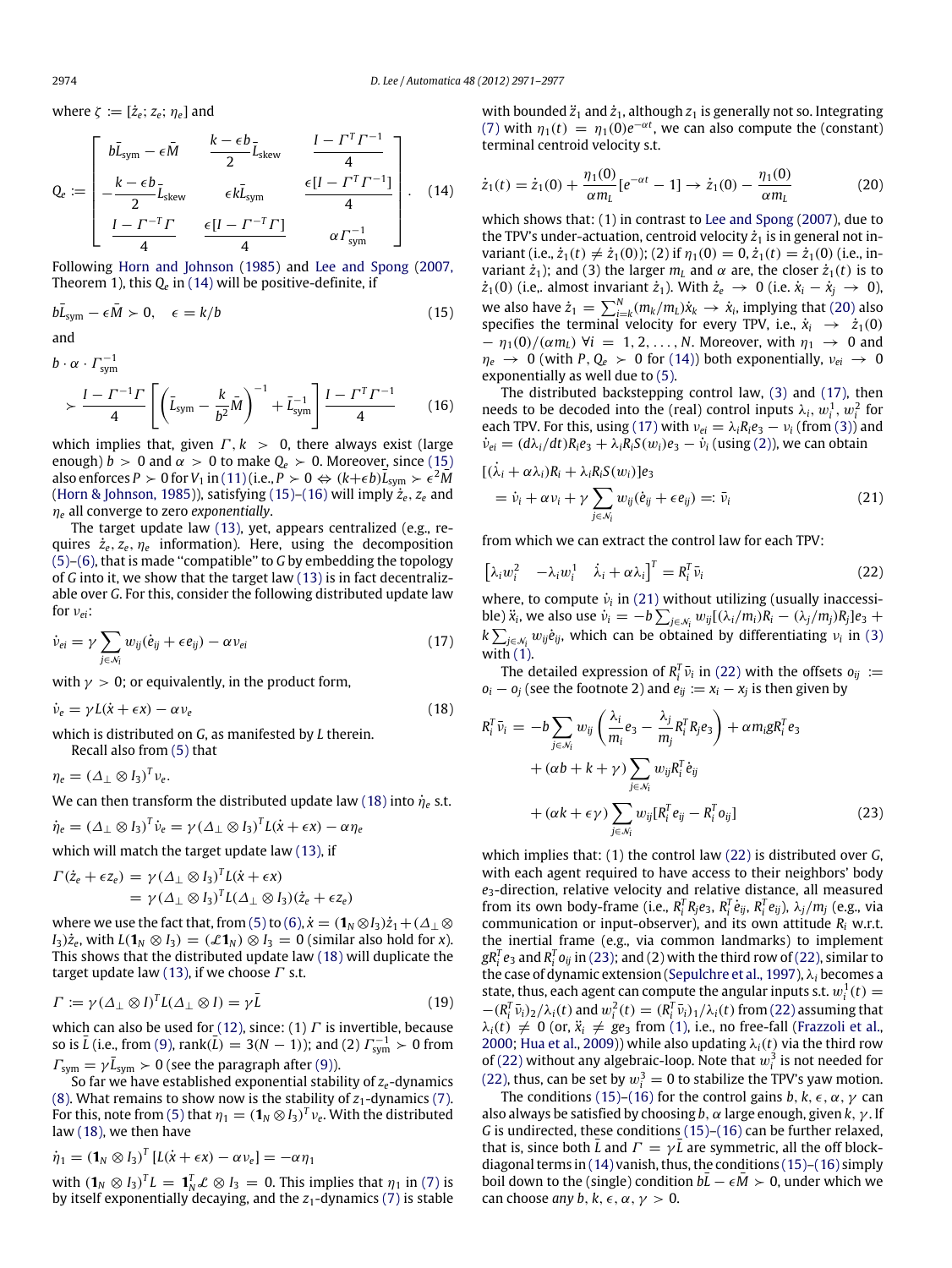<span id="page-4-3"></span>

**Fig. 1.** Flocking of four TPVs.

Being exponentially stable,  $(z_e, \eta_e) \rightarrow 0$  is also robust (i.e.,  $||z_e||$ , ∥η*e*∥ ultimate-bounded) against any bounded disturbance (e.g., aerodynamics force  $\delta_{i}$  in [\(1\);](#page-1-3) model uncertainty effect). Parametric uncertainty can also be incorporated into the matrix inequalities  $P > 0, Q_e > 0$  for [\(11\)](#page-2-7) and [\(14\).](#page-3-1) Instead of  $\epsilon = b/k$  in [\(15\),](#page-3-2) we may also choose  $\epsilon$  by directly solving  $P > 0$ ,  $Q_e > 0$ , which defines linear matrix inequality (LMI) w.r.t.  $\epsilon$ . We now summarize our results in the following [Theorem 1.](#page-4-1)

<span id="page-4-1"></span>**Theorem 1.** *Consider N TPVs* [\(1\)](#page-1-3)*–*[\(2\)](#page-1-4) *on a balanced and stronglyconnected graph G under the distributed backstepping flocking control* [\(22\)](#page-3-0)–[\(23\)](#page-3-8), with its gains  $b, k, \epsilon, \alpha, \gamma$  chosen according *to* [\(15\)](#page-3-2)*–*[\(16\)](#page-3-3) *(or only the first item of* [\(15\)](#page-3-2) *if G is undirected) and*  $\delta_i = 0$  for [\(1\)](#page-1-3). Then, we have:  $\forall i, j = 1, 2, ..., N$ ,

(1) 
$$
\|\dot{x}_i - \dot{x}_j\| \to 0
$$
 and  $\|x_i - x_j\| \to 0$  exponentially;  
\n(2)  $\dot{x}_i \to \sum_{k=1}^N \frac{m_k}{m_L} \dot{x}_k(0) - \frac{\eta_1(0)}{\alpha m_L}$  exponentially;  
\n(3)  $v_{ei} \to 0$  exponentially; and  
\n(4)  $\dot{z}_1(t) = \dot{z}_1(0) + \frac{\eta_1(0)}{\alpha m_L} [e^{-\alpha t} - 1].$ 

We performed a simulation using four TPVs [\(1\)](#page-1-3)[–\(2\)](#page-1-4) on a cyclic graph *G* with  $w_{ii} = 1$  and  $in_i(G) = out_i(G) = 1 \forall i = 1, 2, 3, 4$ . We also choose  $(m_1, m_2, m_3, m_4) = (2, 1, 2.5, 2)$  [kg]; inter-TPV offsets with  $o_1 = [1; 1; 0]$  [m],  $o_2 = [-1, 1, 0]$  [m],  $o_3 = [-1, 1]$  $-1$ , 0] [m],  $o_4 = [-1, -1, 0]$  [m] (see footnote 2); and  $b =$ 3.5 [Ns/m],  $k = 2.5$  [N/m],  $\gamma = 3.5$  [Ns/m] and  $\alpha = 2.5$  [1/s] according to [\(15\)–](#page-3-2)[\(16\).](#page-3-3) Some representative data are shown in [Fig. 1,](#page-4-3) where we can see that: (1) desired formation shape is achieved (i.e.,  $||z_e||$  → 0  $\Leftrightarrow$   $x_i-x_i$  →  $o_{ii}$ ); (2) each TPV's  $e_1$ -velocity  $\dot{x}^1_i$  and their centroid velocity  $\dot{z}_1$  converge to their respective constant terminal values; and (3) the control generation-error ν*<sup>e</sup>* also decays to zero.

#### <span id="page-4-0"></span>**4. Distributed backstepping formation-centroid control of multiple TPVs**

Now, suppose that we not only want to achieve the desired formation shape among the *N* TPVs, but also to control their centroid position  $z_1$  to track a certain trajectory  $z_1^d(t) \in \Re^3$ on a balanced and strongly-connected graph *G*. Compared to the flocking of Section [3,](#page-1-1) this formation-centroid control is more often desired in practice (e.g., domain coverage). For this, we modify the desired control [\(3\)](#page-1-7) s.t.

$$
\lambda_i R_i e_3 = \nu_i + \underbrace{m_i [\lambda_b (\dot{x}_i - \dot{z}_1^d) + \lambda_k (x_i - z_1^d) - \ddot{z}_1^d]}_{=: \nu_{Li} \in \mathbb{N}^3} + \nu_{ei} \tag{24}
$$

where  $v_i \in \mathfrak{R}^3$  is the flocking control defined in [\(3\),](#page-1-7)  $v_{Li} \in \mathfrak{R}^3$  is the newly-added centroid tracking control with the gains  $\lambda_b$ ,  $\lambda_k > 0$ ,

and  $v_{ei} \in \mathfrak{R}^3$  is the control-generation error. Here, we assume that  $(z_1^d, \dot{z}_1^d, \ddot{z}_1^d, \ddot{z}_1^d, \ddot{z}_1^d)$  is available to all TPVs (similar to [\(Aguiar](#page-5-0) [&](#page-5-0) [Hespanha,](#page-5-0) [2007;](#page-5-0) [Hua](#page-5-1) [et al.,](#page-5-1) [2009\)](#page-5-1)), yet, not ( $z_1$ ,  $\dot{z}_1$ ) which requires all the TPVs'  $(x_i, \dot{x}_i)$ .

Then, similar to Section [3,](#page-1-1) stacking up the *N* TPV dynamics, we can obtain their product dynamics s.t.

$$
M\ddot{x} + bL\dot{x} + kLx + v_L = -v_e
$$

where  $v_L := [v_{L1}; v_{L2}; \dots v_{LN}] \in \mathbb{R}^{3N}$ , and, applying the transformation [\(5\)–](#page-2-1)[\(6\),](#page-2-0) we can also achieve

<span id="page-4-5"></span><span id="page-4-4"></span>
$$
m_L \ddot{z}_1 + \left(\mathbf{1}_N \otimes I_3\right)^T \nu_L = -\eta_1 \tag{25}
$$

$$
\overline{M}\ddot{z}_e + b\overline{L}z_e + k\overline{L}z_e + (\Delta_\perp \otimes I_3)^T \nu_L = -\eta_e \tag{26}
$$

similar to [\(7\)](#page-2-9)[–\(8\).](#page-2-4) Here, the term  $(\mathbf{1}_N \otimes I_3)^T v_L$  in [\(25\)](#page-4-4) produces the centroid tracking action, that is,  $(\mathbf{1}_N \otimes I_3)^T v_L = \sum_{i=1}^N m_i [\lambda_b(\dot{x}_i \dot{z}_1^d$ ) +  $\lambda_k(x_i - z_1^d) - \ddot{z}_1^d$ ] =  $m_L[\lambda_b(\dot{z}_1 - \dot{z}_1^d) + \lambda_k(z_1 - z_1^d) - \ddot{z}_1^d]$ , with which we can rewrite [\(25\)](#page-4-4) as

<span id="page-4-8"></span>
$$
m_L[(\ddot{z}_1 - \ddot{z}_1^d) + \lambda_b(\dot{z}_1 - \dot{z}_1^d) + \lambda_k(z_1 - z_1^d)] = -\eta_1
$$
 (27)

implying that, if  $\eta_1 \to 0$ ,  $(\dot{z}_1 - \dot{z}_1^d, z_1 - z_1^d) \to 0$ .

Let us also consider the *z<sub>e</sub>*-dynamics [\(26\).](#page-4-5) A rather surprising fact here is that the term  $(\Delta_{\perp} \otimes I)^{T} v_L$  in [\(26\)](#page-4-5) does not at all perturb the convergence of  $||z_e|| \rightarrow 0$ , but rather enhances its robustness, all the while still allowing us to use the *same* form of the previous flocking backstepping control [\(17\)](#page-3-6) (i.e., [\(13\)\)](#page-2-6). To see this, first note from [\(24\)](#page-4-2) that we can write  $\nu_L = M(\lambda_b \dot{x} + \lambda_k x)$  –  $M$ **1**<sub>*N*</sub>  $\otimes$   $(\ddot{z}_1^d + \lambda_b \dot{z}_1^d + \lambda_k z_1^d)$ , with which we can reduce  $(\Delta_\perp \otimes I_3)^T v_L$ in [\(26\)](#page-4-5) into

$$
(\Delta_{\perp} \otimes I_3)^T \nu_L = (\mathcal{D}\Omega_{\perp} \otimes I_3)(\lambda_b \dot{x} + \lambda_k x)
$$
  
=  $(\mathcal{D} \otimes I_3)(\lambda_b \dot{z}_e + \lambda_k z_e)$ 

where  $\mathcal{D} := (\Omega_{\perp} M^{-1} \Omega_{\perp}^T)^{-1} \succ 0$  and we use the fact that  $(\Delta_{\perp}$  $(\mathcal{D} \mathcal{D})^T M \mathbf{1}_N \otimes y = (\mathcal{D} \Omega_\perp \otimes I_3)(\mathbf{1}_N \otimes y) = (\mathcal{D} \Omega_\perp \mathbf{1}_N) \otimes y = 0$ ∀*y* ∈ ℜ<sup>3</sup> , from the properties of Kronecker product [\(Brewer,](#page-5-20) [1978\)](#page-5-20) and  $\Omega_1 \mathbf{1}_N = 0$ .

<span id="page-4-6"></span>We can then rewrite [\(26\)](#page-4-5) s.t.

$$
\overline{M}\ddot{z}_e + (b\overline{L} + \lambda_b D)\dot{z}_e + (k\overline{L} + \lambda_k D)z_e = -\eta_e
$$
\n(28)

where  $D := D \otimes I_3 \succ 0$ . With this *D* being symmetric, we can further obtain the same relation [\(10\)](#page-2-5) for [\(28\),](#page-4-6) with only *P*, *Q* in  $(10)$ – $(11)$  replaced by

$$
P' := P + \begin{bmatrix} 0 & 0 \\ 0 & (\lambda_k + \epsilon \lambda_b)D \end{bmatrix}, \qquad Q' := Q + \begin{bmatrix} \lambda_b D & 0 \\ 0 & \epsilon \lambda_k D \end{bmatrix}.
$$

This means that we can utilize exactly the same distributed backstepping law [\(17\)](#page-3-6) of Section [3](#page-1-1) here (with ν*ei* given by [\(24\)\)](#page-4-2) to achieve exponential stability of  $z_e$ ,  $\dot{z}_e$ ,  $\eta_e$  (and  $\eta_1$ ), which, in turn, enforces exponential convergence of  $(z_1, \dot{z}_1) \rightarrow (z_1^d, \dot{z}_1^d)$  as well. This also manifests that the term  $(\Delta_{\perp} \otimes I)^{T} v_L$  in [\(26\)](#page-4-5) improves robustness of the exponential stability of *ze*-dynamics by making *P* and *Q<sup>e</sup>* for [\(15\)](#page-3-2)[–\(16\)](#page-3-3) more positive-definite (i.e., relaxing the conditions [\(15\)](#page-3-2)[–\(16\)\)](#page-3-3).

Combining [\(17\)](#page-3-6) and [\(24\)](#page-4-2) with the offsets  $o_{ij}$  in the footnote 2, we can then obtain the same control decoding relation as [\(22\)](#page-3-0) with  $R_i^T \bar{\nu}_i$  there replaced by

$$
R_i^T \bar{\nu}_i' := R_i^T (\bar{\nu}_i + \dot{\nu}_{Li} + \alpha \nu_{Li})
$$
  
\n
$$
= R_i^T \bar{\nu}_i + \lambda_b (m_i g R_i^T e_3 - \lambda_i e_3) + \alpha m_i \lambda_k R_i^T (\bar{x}_i - \bar{z}_1^d)
$$
  
\n
$$
+ m_i (\lambda_k + \alpha \lambda_b) R_i^T (\dot{x}_i - \dot{z}_1^d)
$$
  
\n
$$
- m_i R_i^T (\ddot{z}_1^d + (\lambda_b + \alpha) \ddot{z}_1^d)
$$
 (29)

<span id="page-4-7"></span><span id="page-4-2"></span>where  $R_i^T \bar{\nu}_i$  is given in [\(23\),](#page-3-8) and  $\bar{x}_i$  and  $\bar{z}_1^d$  in the footnote 2. For this, similar to Section [3,](#page-1-1) we also use  $\dot{v}_{Li} = -\lambda_b(\lambda_i R_i e_3 - m_i g e_3 + m_i \ddot{z}_1^d) +$  $m_i[\lambda_k(\dot{x}_i - \dot{z}_1^d) - \ddot{z}_1^d]$  to circumvent the usage of  $\ddot{x}_i$ .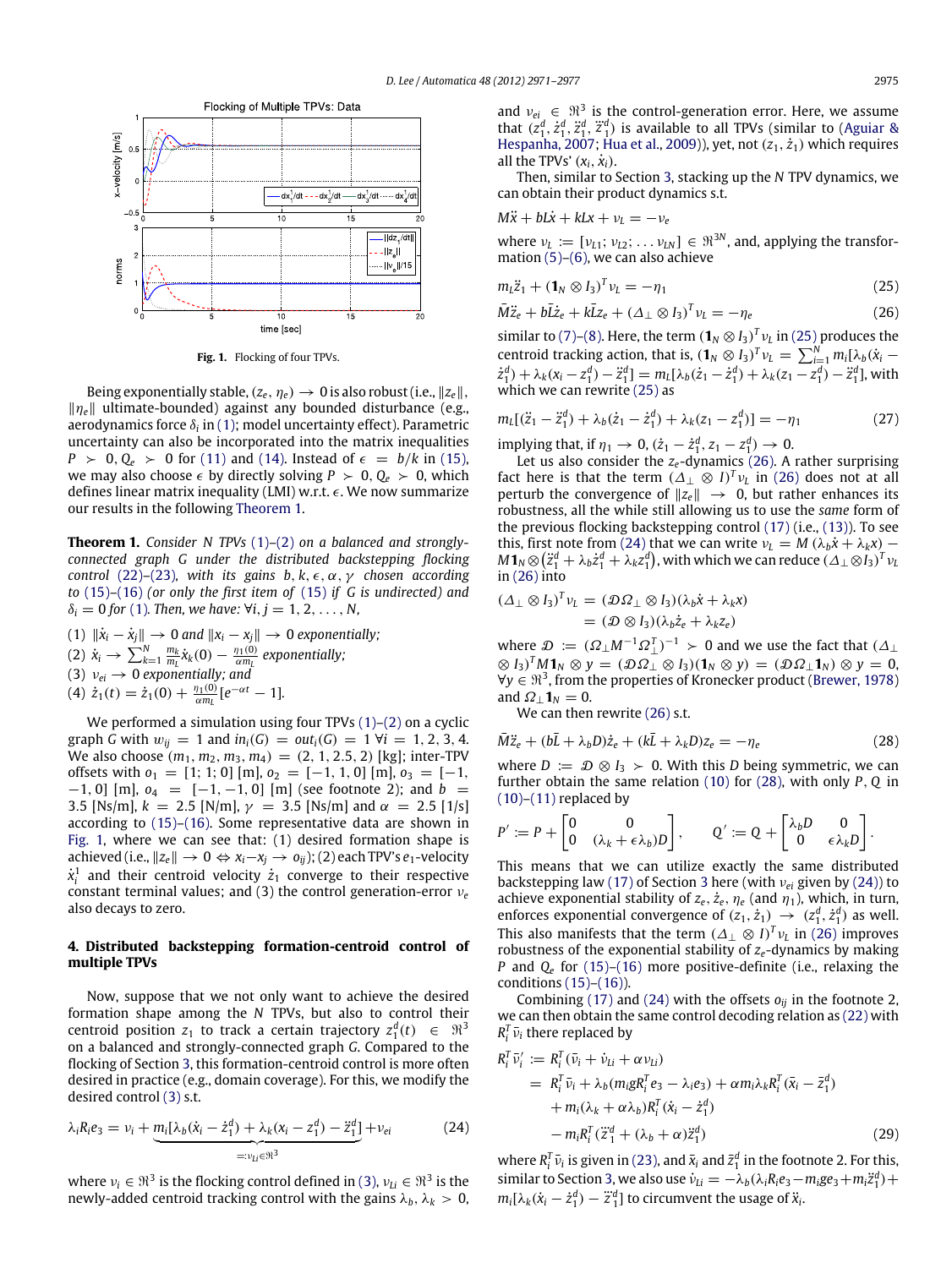The expression [\(29\)](#page-4-7) shows that the achieved control is distributable over *G*, with each agent now required to access its body frame position and velocity (i.e.,  $R_i^T x_i$ ,  $R_i^T \dot{x}_i$ ; via, e.g., triangulation w.r.t. common landmarks) and  $z_1^d$ ,  $\dot{z}_1^d$ ,  $\ddot{z}_1^d$ ,  $\ddot{z}_1^d$ ,  $\ddot{z}_1^d$ ,  $\ddot{z}_1^d$ ,  $\ddot{z}_1^d$ ,  $\ddot{z}_1^d$ ,  $\ddot{z}_1^d$ ,  $\ddot{z}_1^d$ ,  $\ddot{z}_1^d$ ,  $\ddot{z}_1^d$ ,  $\ddot{z}_1^d$ ,  $\ddot{z}_1^d$ ,  $\ddot{z}_1^d$ , e.g eration), on top of the necessary information for  $R_i^T \bar{\nu}_i$  as stated after [\(23\).](#page-3-8) All the observations made before [Theorem 1](#page-4-1) also still hold here, due to the similarity of stability analysis and the exponential stability of  $(z_1, z_e, \eta_e)$ -dynamics. The formation control  $v_i$ in [\(24\)](#page-4-2) also enforces coherency among the agents (e.g., no agents left behind while others flying away [\(Lee](#page-5-7) [&](#page-5-7) [Li,](#page-5-7) [2007\)](#page-5-7)), in contrast to the case of simply making each agent track its own trajectory individually.

Note from [\(27\)](#page-4-8)[–\(28\)](#page-4-6) that formation and centroid controls do not interfere with each other, except the exponentiallydecaying crosstalk  $\eta_1, \eta_e$ . This means that the formation and centroid behaviors can be designed/controlled separately and simultaneously. This (useful) *formation-centroid decoupling* would not be possible, if the topology of *G* were not properly incorporated into [\(5\)](#page-2-1)[–\(6\)](#page-2-0) [\(Lee](#page-5-7) [&](#page-5-7) [Li,](#page-5-7) [2007\)](#page-5-7); or if the TPVs did not cooperate with each other (e.g., only one TPV implements [\(24\)\)](#page-4-2). The following [Theorem 2](#page-5-18) summarizes our results so far in this Section [4.](#page-4-0)

<span id="page-5-18"></span>**Theorem 2.** *Consider N TPVs* [\(1\)](#page-1-3)*–*[\(2\)](#page-1-4) *on a balanced and stronglyconnected graph G, under the distributed backstepping formationcentroid control* [\(22\)](#page-3-0) *with*  $R_i^T \bar{\nu}_i$  *replaced by*  $R_i^T \bar{\nu}_i'$  [\(29\)](#page-4-7),  $\lambda_b$ ,  $\lambda_k > 0$ , *the gains b, k,*  $\epsilon$ *,*  $\alpha$ *,*  $\gamma$  *chosen according to* [\(15\)](#page-3-2)–[\(16\)](#page-3-3) *(or only the first item of* [\(15\)](#page-3-2) *if G is undirected*), and  $\delta_i = 0$  *for* [\(1\)](#page-1-3). Then, we have:

- (1)  $(z_e, \dot{z}_e) \rightarrow 0$  *exponentially*;
- (2)  $v_{ei} \rightarrow 0$  *exponentially*  $\forall i = 1, 2, ..., N$ ; and
- (3)  $(z_1 z_1^d, \dot{z}_1 \dot{z}_1^d) \to 0$  exponentially.

An immediate corollary of [Theorem 2](#page-5-18) is that, if  $\lambda_k = 0, \dot{z}_1 \rightarrow$  $\dot{z}_1^d$  (but, in general,  $z_1 \rightarrow z_1^d$ ) and  $(z_e, \dot{z}_e, v_{ei}) \rightarrow 0$  exponentially (i.e., formation-shape/centroid-velocity control - see footnote 3). We may also think of  $(\dot{z}_1^d, z_1^d)$  as the virtual leader. However, available results on this virtual leader (e.g., [\(Ren,](#page-5-9) [2007;](#page-5-9) [Su](#page-6-2) [et al.,](#page-6-2) [2009\)](#page-6-2)) typically: (1) require full-actuation, thus, not directly applicable to the under-actuated TPVs; and (2) focus mainly on the asymptotic consensus behaviors, thus, not able to establish the (useful) formation-centroid decoupling as we could in [\(25\)–](#page-4-4)[\(26\).](#page-4-5) How to combine these virtual leader results with our decomposition-based backstepping approach, particularly when only a portion of all the (under-actuated) agents is informed of  $(\dot{z}_1^d, z_1^d)$  and/or when the graph *G* is time-varying, is a topic for future research.

We performed a simulation using the setting of [Fig. 1](#page-4-3) with a Lissajous-like trajectory  $z_d^1(t) = (r_m \cos(2w_d t + \pi/4), r_m \sin(2w_d t))$  $(2w_d t + \pi/4)$ ,  $h_m \cos(w_d t) - 1$ ), where  $(r_m, h_m) = (2.5, 3.5)$  [m] and  $w_d = 0.1\pi$  [rad/s]. We choose  $\lambda_b = 6.75$  [Ns/m],  $\lambda_k =$ 6 [N/m]; and also use  $\bar{z}_d^1(t) = z_d^1(t) - \sum_{i=1}^4 (m_i/m_L) o_i$  to incorporate inter-TPV offsets (see footnote 2). Some representative data are presented in [Fig. 2,](#page-5-22) where we can see that: (1) desired formation (i.e.,  $\|z_e\| \to 0$ ) and centroid tracking (i.e.,  $\|z_1 - z_1^d\| \to 0$ ) are achieved simultaneously; (2) all the TPVs' altitudes (i.e.,  $x_i^3$ ) synchronize, as the desired formation shape is a planar square; and (3) control-generation error ν*ei* converges to zero for each TPV.

#### <span id="page-5-17"></span>**5. Summary and future research**

In this paper, we propose novel exponentially-stable distributed control frameworks for TPVs on a strongly-connected and balanced graph *G*. To address the issue of TPVs' under-actuation, we adopt the backstepping technique, while, to distribute the control over *G*, we extend the passive decomposition of [Lee](#page-5-5) [and](#page-5-5) [Spong](#page-5-5) [\(2007\)](#page-5-5) to explicitly incorporate the topology of *G*. Two control

<span id="page-5-22"></span>

**Fig. 2.** Formation-centroid control of four TPVs.

objectives are solved: flocking, and flocking with centroid tracking. Simulations are also performed.

Some future research topics include: (1) extension to unbalanced and switching graph *G*; (2) inclusion of collision/obstacle avoidance; (3) further relaxation of communication/sensing requirement of [\(23\)](#page-3-8) and [\(29\);](#page-4-7) (4) real TPVs implementation and robustification; and (5) extension to other classes of under-actuated systems.

#### **References**

- <span id="page-5-15"></span>Abdessameud, A., & Tayebi, A. (2009). Formation control of vtol-uavs. In *Proc. IEEE conference on decision & control* (pp. 3454–3459).
- <span id="page-5-16"></span>Abdessameud, A., & Tayebi, A. (2010). Formation control of vtol uavs without linearvelocity measurements. In *Proc. American control conference* (pp. 2107–2112).
- <span id="page-5-0"></span>Aguiar, A. P., & Hespanha, J. P. (2007). Trajectory-tracking and path-following of underactuated autonomous vehicles with parametric modeling uncertainty. *IEEE Transactions on Automatic Control*, *52*(8), 1362–1379.
- <span id="page-5-3"></span>Børhaug, E., Pavlov, A., Panteley, E., & Pettersen, K. Y. (2011). Straight line path following for formations of underactuated marine surface vessels. *IEEE Transactions on Control System Technology*, *19*(3), 493–506.
- <span id="page-5-20"></span>Brewer, J. W. (1978). Kronecker products and matrix calculus in system theory. *IEEE*
- <span id="page-5-12"></span>*Transactions on Circuits & Systems*, *CAS-25*(9), 772–781. Cui, R., Ge, S. S., How, B. V. E., & Choo, Y. S. (2010). Leader-follower formation control of underactuated autonomous underwater vehicles. *Ocean Engineering*, *37*, 1491–1502.
- <span id="page-5-14"></span>Dong, W. (2010). Cooperative control of underactuated surface vessels. *IET Control Theory & Application*, *4*(9), 1569–1580.
- <span id="page-5-2"></span>Frazzoli, E., Dahleh, M.A., & Feron, E. (2000). Trajectory tracking control design for autonomous helicopters using a backstepping algorithm. In *Proc. American control conference* (pp. 4102–4107).
- <span id="page-5-4"></span>Ghabcheloo, R., Aguiar, A. P., Pascoal, A., Silvestre, C., Kaminer, I., & Hespanha, J. (2009). Coordinated path-following in the presence of communication losses and time delays. *SIAM Journal on Control and Optimization*, *48*(1), 234–265.
- <span id="page-5-21"></span>Horn, R. A., & Johnson, C. R. (1985). *Matrix analysis*. Cambridge, UK: Cambridge University Press.
- <span id="page-5-1"></span>Hua, M-D., Hamel, T., Morin, P., & Samson, C. (2009). A control approach for thrust-propelled underactuated vehicles and its application to vtol drones. *IEEE Transactions on Automatic Control*, *54*(8), 1837–1853.
- <span id="page-5-6"></span>Lee, D. J. (2010). Passive decomposition and control of nonholonomic mechanical systems. *IEEE Transactions on Robotics*, *26*(6), 978–992.
- <span id="page-5-19"></span>Lee, D.J., & Li, P.Y. Passive decomposition of multiple mechanical systems under motion coordination requirements. IEEE Transactions on Automatic Control (in press)
- <span id="page-5-7"></span>Lee, D. J., & Li, P. Y. (2007). Passive decomposition approach to formation and maneuver control of multiple rigid bodies. *Journal of Dynamic Systems, Measurement & Control*, *129*, 662–677.
- <span id="page-5-5"></span>Lee, D. J., & Spong, M. W. (2007). Stable flocking of multiple inertial agents on balanced graphs. *IEEE Transactions on Automatic Control*, *52*(8), 1469–1475.
- <span id="page-5-13"></span>Listmann, K.D., & Woolsey, C.A. (2009). Output synchronization of systems in chained form. In *Proc. IEEE conference on decision and control - Chinese control conference* (pp. 3341–3346).
- <span id="page-5-8"></span>Olfati-Saber, R., & Murray, R. M. (2004). Consensus problems in networks of agents with switching topology and time-delays. *IEEE Transactions on Automatic Control*, *49*(9), 1520–1533.
- <span id="page-5-9"></span>Ren, W. (2007). Consensus strategies for cooperative control of vehicle formations. *IET Control Theory & Applications*, *1*(2), 505–512.
- <span id="page-5-10"></span>Ren, W., Beard, R. W., & Atkins, E. M. (2007). Information consensus in multivehicle cooperative control: collective group behavior through local interaction. *IEEE Control Systems Magazine*, *27*(2), 71–82.
- <span id="page-5-11"></span>Sepulchre, R., Jankovic, M., & Kokotovic, P. (1997). *Constructive nonlinear control*. London: Springer-Verlag.